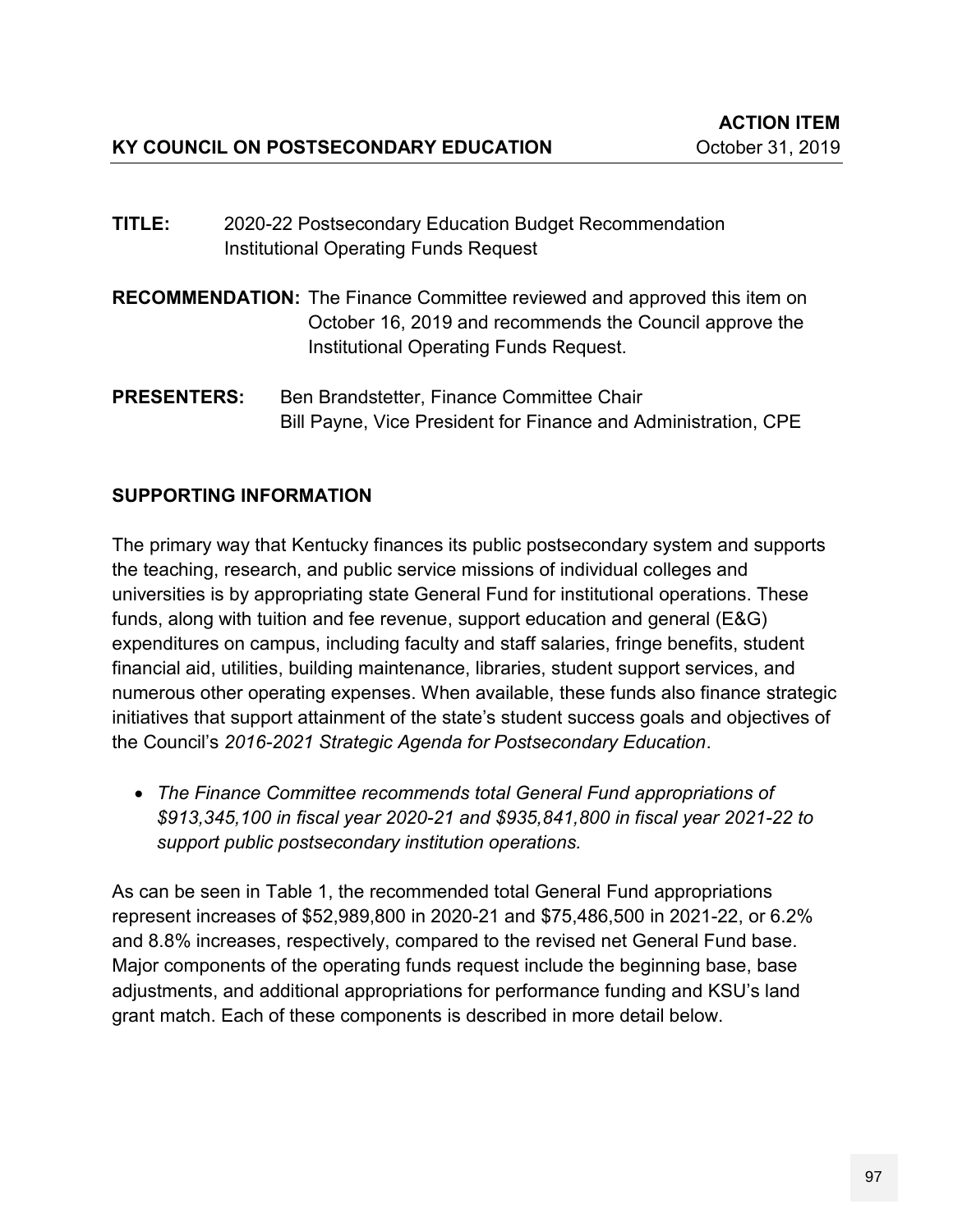| <b>Funding Category</b>                                  | <b>Fiscal Year</b><br>2020-21 | <b>Fiscal Year</b><br>2021-22 |
|----------------------------------------------------------|-------------------------------|-------------------------------|
| Beginning Base <sup>1</sup> (2019-20 total General Fund) | \$862,900,800                 | \$862,900,800                 |
| <b>Base Adjustments:</b>                                 |                               |                               |
| Debt Service (UK only)                                   | (\$2,545,500)                 | (\$2,545,500)                 |
| <b>Campus Stop Loss Contributions</b>                    | (14, 997, 800)                | (14, 997, 800)                |
| Performance Fund Transfers                               | 14,997,800                    | 14,997,800                    |
| Revised Net Base (net of debt service)                   | \$860,355,300                 | \$860,355,300                 |
| <b>Additional Budget Requests:</b>                       |                               |                               |
| <b>Performance Funding</b>                               | \$52,492,400                  | \$74,989,100                  |
| <b>KSU Land Grant Match</b>                              | 497,400                       | 497,400                       |
| <b>Total Additional Requests</b>                         | \$52,989,800                  | \$75,486,500                  |
| <b>Total Operating Funds Request</b>                     | \$913,345,100                 | \$935,841,800                 |

#### **Table 1: Components of 2020-22 Operating Funds Request**

 $^\text{1}$  Includes regular appropriation and Postsecondary Education Performance Fund distribution.

See Attachment A for a detailed breakdown of the institutional operating funds request by institution.

## **Beginning Base (2019-20 Total General Fund)**

In most budget years, a postsecondary institution's beginning base is simply the enacted General Fund appropriation in the second year of the prior biennium (or in the event of a mid-year budget cut in the second year, the revised appropriation). For the upcoming 2020-22 biennium, an additional calculation was required to determine the beginning base for each institution, due to the distribution among postsecondary institutions of \$38,665,800 from the Postsecondary Education Performance Fund.

In the enacted 2018-20 Budget of the Commonwealth (HB 200), the General Assembly transferred \$7,665,800 from campus operating budgets to the Postsecondary Education Performance Fund (PEPF) in fiscal year 2019-20, and it appropriated an additional \$31,000,000 to the fund that same year. These funds were distributed among the institutions using an outcomes-based formula specified in KRS 164.092. As can be seen in Table 2 below, each institution's fiscal year 2019-20 total General Fund is the sum of its 2019-20 regular appropriation and its distribution from the PEPF. CPE staff concurs with Office of State Budget Director staff that the fiscal 2019-20 total General Fund is the beginning base for the upcoming biennium.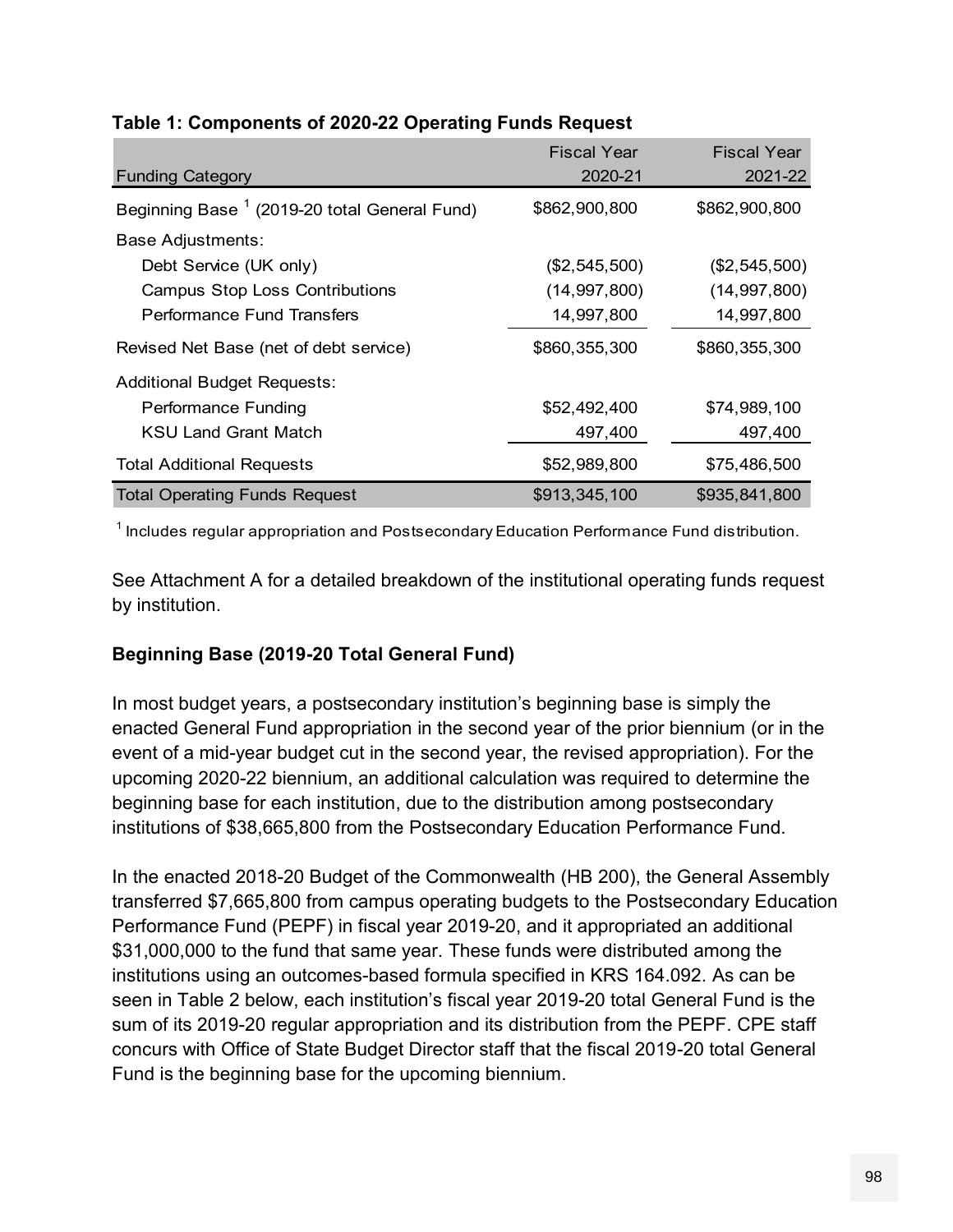| Table 2: Calculated Beginning Base by Institution |                               |                                    |                                   |  |  |
|---------------------------------------------------|-------------------------------|------------------------------------|-----------------------------------|--|--|
|                                                   | A                             | в                                  | $(A + B)$                         |  |  |
| <b>Institution</b>                                | FY20 Regular<br>Appropriation | Performance<br><b>Distribution</b> | FY20 Total<br><b>General Fund</b> |  |  |
| University of Kentucky                            | \$249,109,400                 | \$14,492,500                       | \$263,601,900                     |  |  |
| University of Louisville                          | 123,290,400                   | 3,343,300                          | 126,633,700                       |  |  |
| Eastern Kentucky University                       | 60, 175, 200                  | 3,578,400                          | 63,753,600                        |  |  |
| Kentucky State University                         | 25,259,100                    | 0                                  | 25,259,100                        |  |  |
| Morehead State University                         | 38,466,800                    | 0                                  | 38,466,800                        |  |  |
| <b>Murray State University</b>                    | 44,581,400                    | $\Omega$                           | 44,581,400                        |  |  |
| Northern Kentucky University                      | 47,974,500                    | 4,325,500                          | 52,300,000                        |  |  |
| Western Kentucky University                       | 69,344,200                    | 4,379,100                          | 73,723,300                        |  |  |
| <b>KCTCS</b>                                      | 166,034,000                   | 8,547,000                          | 174,581,000                       |  |  |
| <b>System Total</b>                               | \$824,235,000                 | \$38,665,800                       | \$862,900,800                     |  |  |

#### **Table 2: Calculated Beginning Base by Institution**

Figures displayed in the FY20 Regular Appropriation column above represent direct appropriations to each institution in fiscal year 2019-20 and were obtained from the *2018-2020 Budget of the Commonwealth* (HB 200). Figures shown in the Performance Distribution column were calculated using the statutorily required performance funding model (KRS 164.092) and were submitted to the Governor and Office of State Budget Director on April 1, 2019.

 *It is anticipated that earned performance funds, or \$38,665,800 in Postsecondary Education Performance Funds distributed among Kentucky's public postsecondary institutions in fiscal year 2019-20, will become recurring to the General Fund base of each institution that earned a share of those funds (as shown in Table 2 above).*

In 2016, a guiding principle during development of both the university and two-year college funding models was that the distribution of operating funds among institutions should be closely aligned with student success outcomes produced. This aim can only be achieved if earned performance funds become recurring to the institutions that are producing the additional outcomes. Because the Commonwealth of Kentucky operates on a two-year budget cycle, there is only one opportunity every two years, in the second year of each biennium, for policymakers to make earned funds recurring. Allowing earned funds to become recurring is necessary for proper functioning of the funding models. Moving the distribution of state General Fund appropriations among institutions toward true equilibrium, also known as providing like funding for like activities, cannot be accomplished otherwise.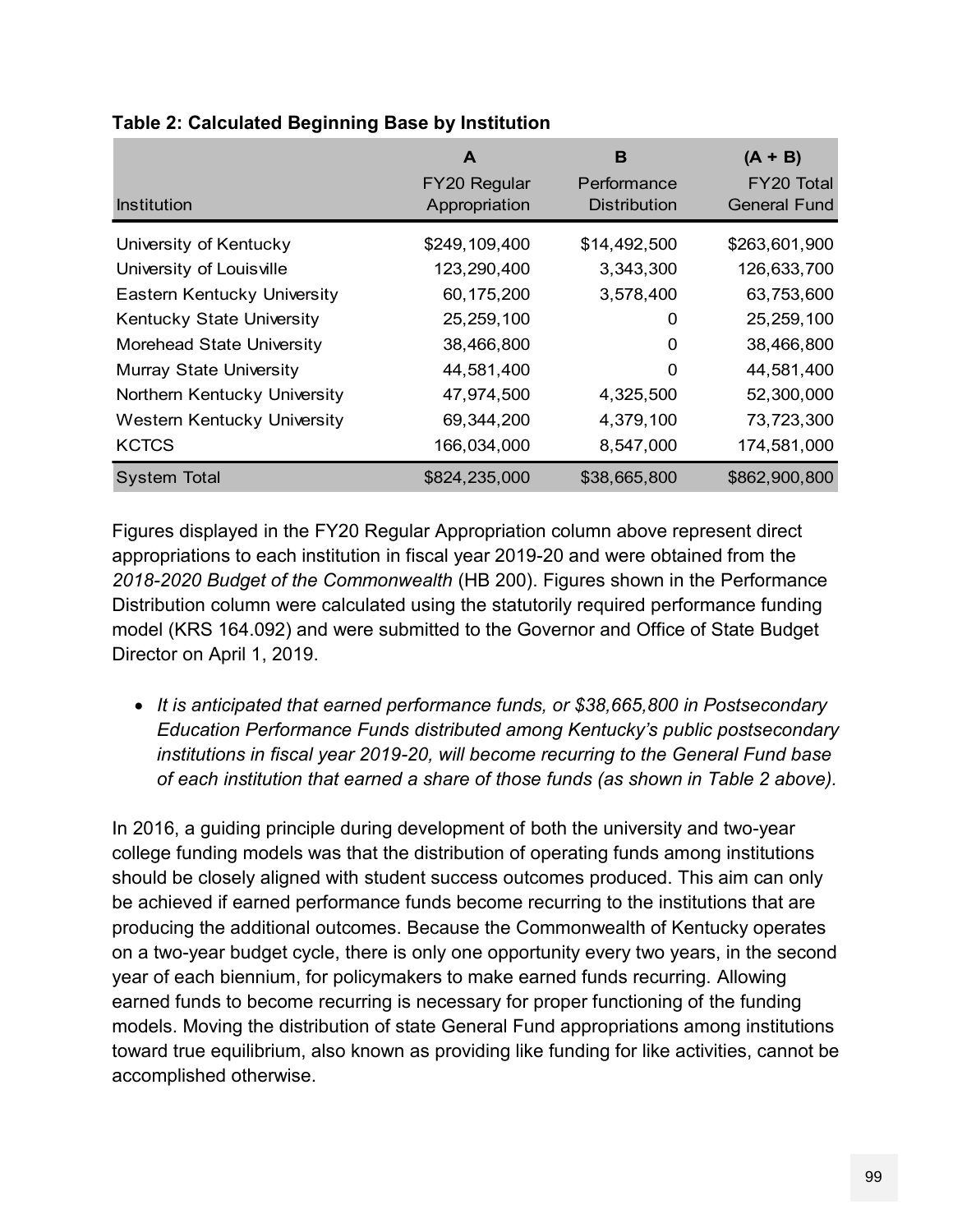#### Mandated Programs

The Council defines mandated programs as research or public service activities that have an external legal mandate—through statute, resolution, budget bill language, or executive order—and receive appropriations greater than \$450,000 per program at the research universities, greater than \$200,000 per program at the comprehensive universities, and greater than \$200,000 per program at KCTCS institutions. Programs must also meet additional criteria to achieve mandated program status, including that the program or activity is not integral to the "instructional" mission of the institution, is relatively unique among institutions, is "program-funded" or line-itemed in appropriations bills, could be operated by an agency or organization other than a college or university, and is funded primarily with state General Fund appropriations.

Most mandated programs receive the lion's share of funding they need to conduct research or support service activities through direct General Fund appropriations to postsecondary institutions. Program funds are typically imbedded in an institution's regular appropriation and the amount supporting a given mandated program is not always specified in budget bill language. This was the case during the 2018-20 budget development process, when the Executive Budget reduced or eliminated funding for many mandated programs and the Enacted Budget restored funding for some of the programs, but there was a lack of clarity in bill language regarding programs restored and funding amounts.

In previous biennia, the dearth of information regarding mandated program funding levels was not an issue, but with passage of Kentucky's Performance Funding Statute (KRS 164.092) the lack of specificity has become problematic. This is because the first step in applying the new performance funding models is to deduct mandated program funding from each institution's regular appropriation. Going forward, to ensure proper functioning of the performance funding models, budget bill language should identify the amount of mandated program funding included in each institution's appropriation.

 *The Finance Committee recommends that the Governor and General Assembly line-item mandated program funding amounts in the 2020-2022 Budget of the Commonwealth to ensure proper functioning of the performance funding models.*

Attachment B contains a list of mandated programs and funding amounts that was used by CPE staff in the 2019-20 iteration of the performance funding models. The programs on that list met the Council's definition and qualifying criteria for being designated mandated programs. Both the program list and funding amounts have been reviewed and agreed upon by postsecondary institution presidents and chief budget officers.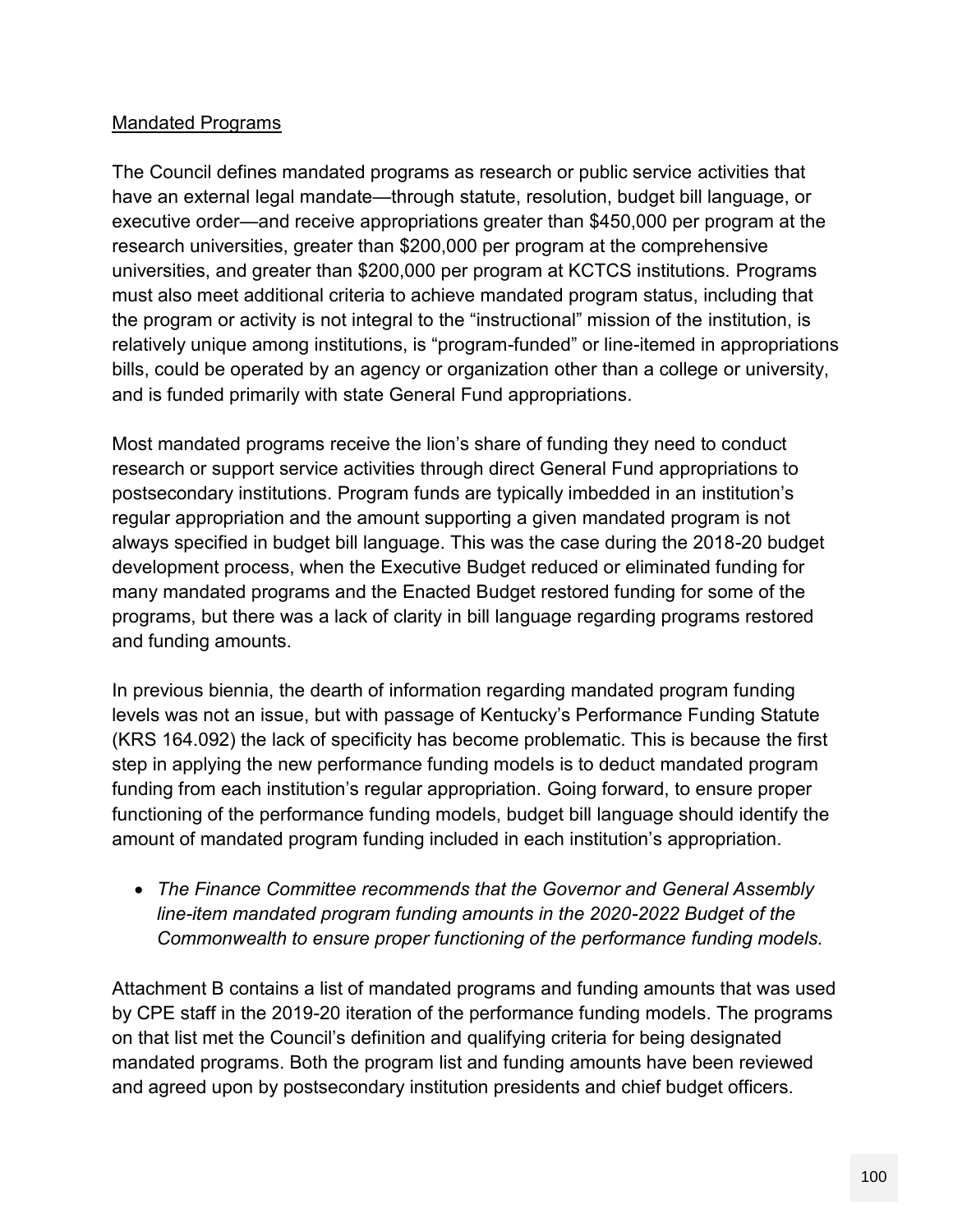Those same stakeholders, along with CPE senior staff, unanimously support including line items in the 2020-22 budget bill for mandated programs.

#### **Base Adjustments**

Base adjustments are technical in nature and typically relate to changes in existing state obligations for postsecondary education, such as increases or decreases over time in General Fund supported debt service that is located at the institutions. For the upcoming 2020-22 biennium, CPE staff and Office of State Budget Director officials agree that appropriations for University of Kentucky debt-service payments, campus stop loss contributions, and performance fund transfers represent necessary and appropriate base adjustments.

#### Debt Service

Prior to 1998, when General Fund debt supported bonds were issued to finance the construction of public postsecondary facilities, the resulting liability was accounted for at the institutional level and the General Assembly provided funding for debt service, which was included in campus base budgets and line-itemed in appropriations bills. Over time, as new debt was issued and mature debt retired, changes in debt service obligations occurred making periodic adjustments to the base necessary to reflect these changes. Following passage of the *Kentucky Postsecondary Education Improvement Act of 1997* (HB 1), debt service for newer postsecondary projects (i.e., those constructed after 1997) has typically been located in the Finance and Administration Cabinet's budget.

In the enacted *2018-2020 Budget of the Commonwealth* (HB 200), the University of Kentucky received \$40.0 million in General Fund debt supported bond funds for a *University of Kentucky HealthCare Disparities Initiative* capital project, \$20.0 million each year of the biennium. Included in the university's \$250,224,300 General Fund appropriation in fiscal 2018-19 was a half year's debt service or \$848,500 to support the \$20.0 million in new bonds issued in the first year of the biennium; and included in the university's \$249,109,400 General Fund appropriation in fiscal year 2019-20 was \$2,545,500 representing a full year's debt service to support the bonds issued in the first year and a half year's debt service to support the additional \$20.0 million in new bonds issued in the second year.

 *It is anticipated that \$2,545,500 included in the University of Kentucky's General Fund appropriation in fiscal year 2019-20 to support new bonds for a University of Kentucky HealthCare Disparities Initiative capital project will be transferred to the Finance and Administration Cabinet in accordance with common practice since passage of HB 1.*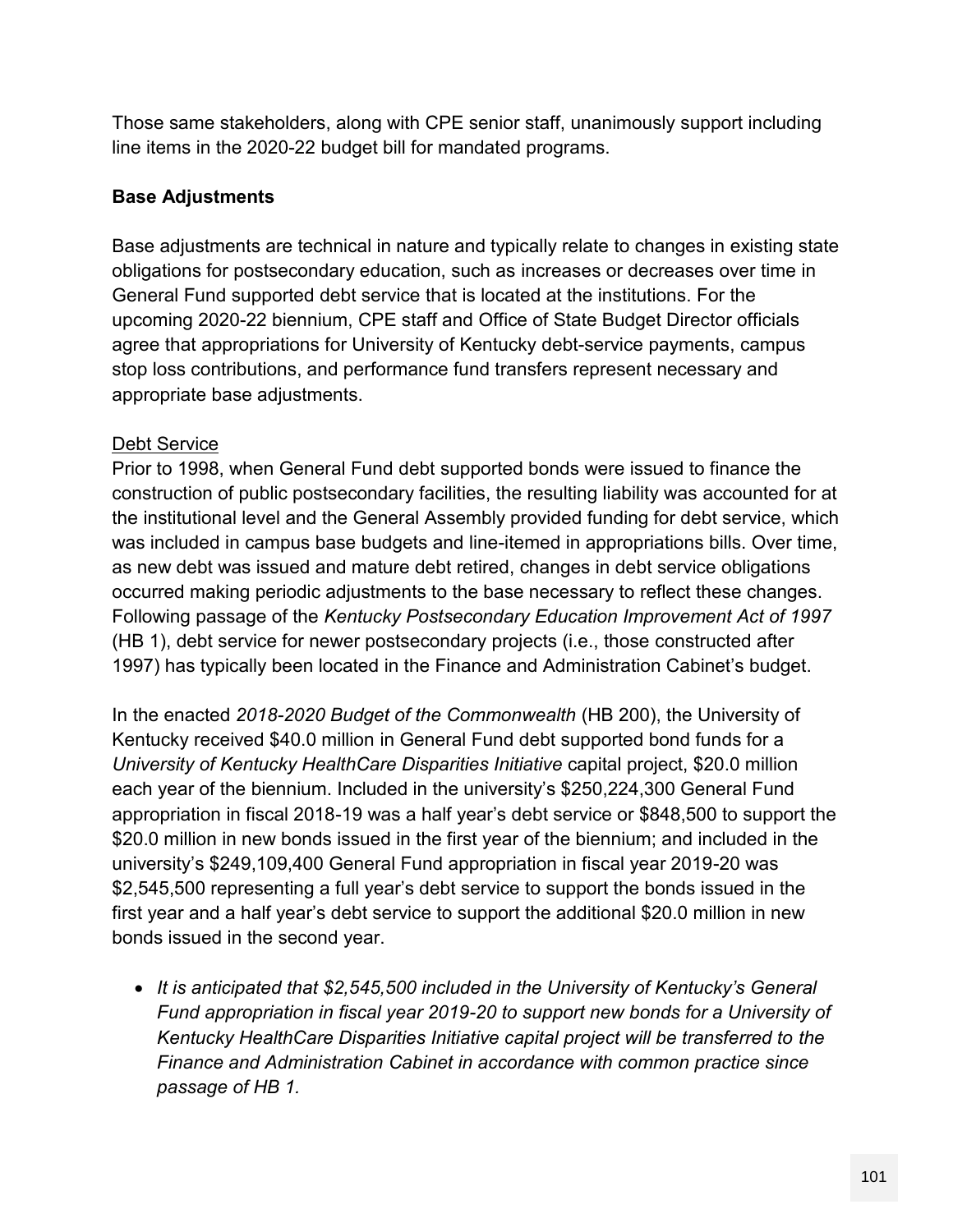# Campus Stop Loss Contributions

Kentucky's Performance Funding Statute (KRS 164.092) calls for a gradual, three-year phase in of both university and two-year college sector funding models. Beginning in fiscal year 2018-19, a hold harmless provision, which prevented the transfer of any state General Fund appropriations among institutions, was applied. As a result of the hold harmless provision, no funds were transferred from any institution's fiscal 2018-19 regular appropriation to the Postsecondary Education Performance Fund (PEPF) in the enacted 2018-20 budget.

In fiscal year 2019-20, a 1.0% stop-loss provision was implemented in accordance with subsection (9)(a)2. of the statute, which required the funding formulas for both sectors to include a "stop-loss provision for fiscal year 2019-20 limiting the reduction in funding to any institution to one percent (1%) of that institution's formula base amount" (KRS 164.092). This was operationalized in the 2018-2020 budget bill by reducing each institution's fiscal year 2019-20 regular appropriation by an amount equal to one percent of its 2017-18 adjusted net General Fund and transferring the resulting \$7,665,800 total to the PEPF.

For the upcoming biennium, subsection (9)(a)3. of the statute stipulates that the funding formulas for both university and two-year college sectors shall include a "stop-loss provision for fiscal year 2020-2021 limiting the reduction in funding to any institution to two percent (2%) of that institution's formula base amount" (KRS 164.092). CPE staff believes this requirement will be addressed in the 2020-2022 budget bill in the same manner as the 1.0% stop loss was handled last biennium; namely, by reducing each institution's fiscal year 2020-21 regular appropriation by two percent of its 2019-20 adjusted net General Fund and transferring the resulting \$14,997,800 total to the PEPF (see Attachment C for details of the fiscal 2020-21 stop loss calculation).

 *It is anticipated that the statutorily required two percent (2%) stop loss provision in fiscal year 2020-21 will be operationalized in the 2020-22 budget bill by reducing each institution's 2020-21 regular appropriation by 2.0% of its 2019-20 adjusted net General Fund appropriation (as calculated in Attachment C and shown in Table 3).*

Subsection (9)(b) of KRS 164.092 reads that "[f]or fiscal year 2021-2022 and thereafter, hold-harmless and stop-loss provisions shall not be included in the funding formulas except by enactment of the General Assembly." The clear meaning of this subsection is that, unless action is taken by the legislature in construction of the *2020-2022 Budget of*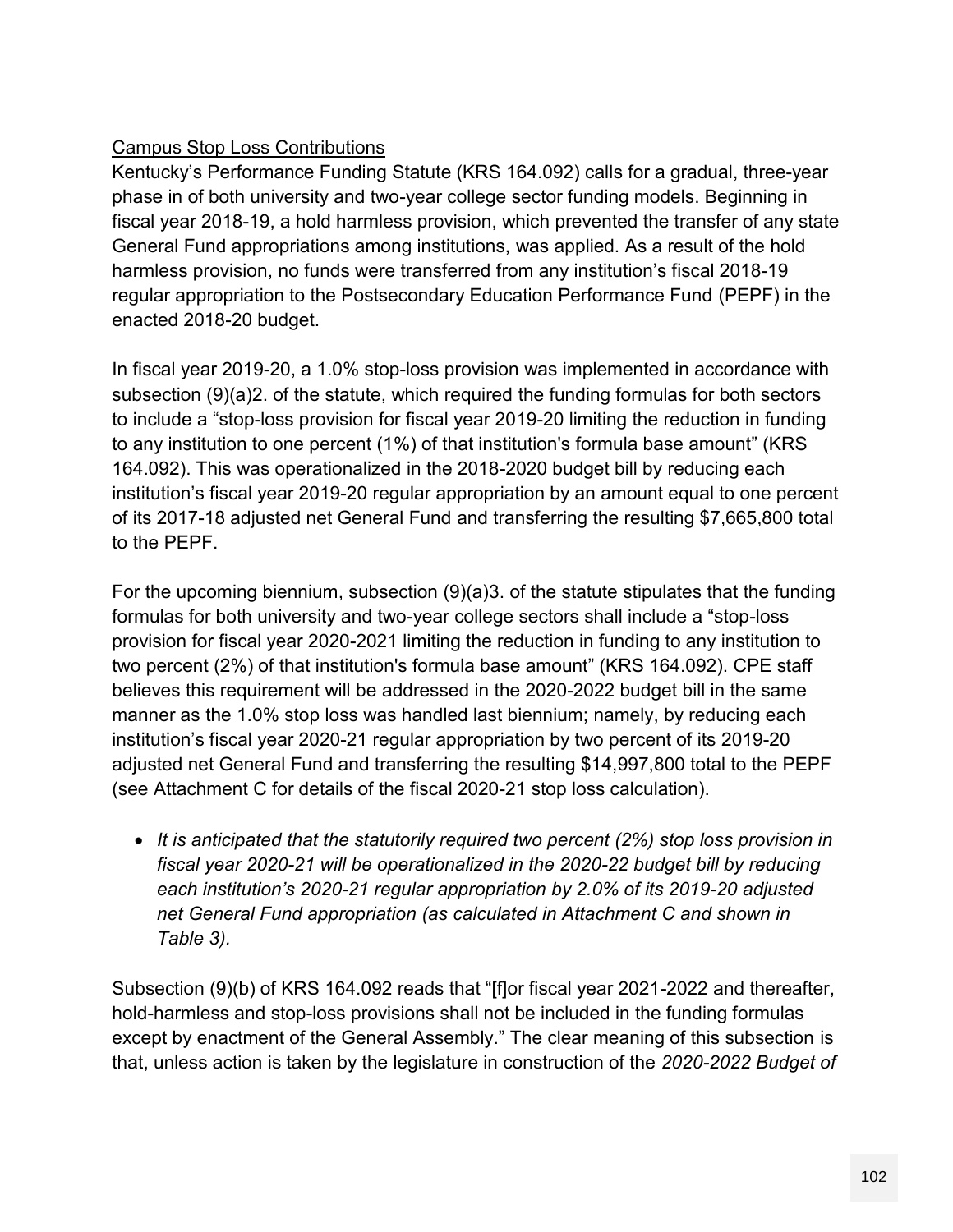*the Commonwealth* through bill language and appropriation amounts, all hold harmless and stop loss provisions will sunset in the second year of the upcoming biennium.

The impact of losing these provisions would be immediate and severe for Kentucky's two smallest universities, Kentucky State University and Morehead State University. For example, in the 2019-20 iteration of the university performance funding model, Kentucky State University's hold harmless allocation was \$6,867,800 or 36.9% of its adjusted net General Fund appropriation in fiscal year 2019-20 and Morehead State University's hold harmless amount was \$2,814,900 or 7.9% of its adjusted net General Fund that same year. Absent an infusion of new operating funds for the institutions—appropriated to the PEPF and distributed using the funding models—and barring any unanticipated large gains in performance at these institutions, it is estimated that KSU would lose more than a third of its funding that is available for educating students and MoSU would lose almost 8.0% of its similar funding.

| Table 3: 2020-22 Stop Loss Contributions by Institution |                    |                    |  |  |
|---------------------------------------------------------|--------------------|--------------------|--|--|
|                                                         | <b>Fiscal Year</b> | <b>Fiscal Year</b> |  |  |
| <b>Institution</b>                                      | 2020-21            | 2021-22            |  |  |
| University of Kentucky                                  | (\$3,633,500)      | (\$3,633,500)      |  |  |
| University of Louisville                                | (2,518,800)        | (2,518,800)        |  |  |
| Eastern Kentucky University                             | (1,233,600)        | (1,233,600)        |  |  |
| Kentucky State University                               | (372, 200)         | (372, 200)         |  |  |
| Morehead State University                               | (712,900)          | (712,900)          |  |  |
| <b>Murray State University</b>                          | (827, 600)         | (827, 600)         |  |  |
| Northern Kentucky University                            | (1,019,500)        | (1,019,500)        |  |  |
| Western Kentucky University                             | (1,364,500)        | (1,364,500)        |  |  |
| <b>KCTCS</b>                                            | (3,315,200)        | (3,315,200)        |  |  |

|  |  | Table 3: 2020-22 Stop Loss Contributions by Institution |  |
|--|--|---------------------------------------------------------|--|
|  |  |                                                         |  |

It was not the intention of Postsecondary Education Working Group (PEWG) members for Kentucky institutions to have to contend with fiscal cliffs like the ones facing KSU and MoSU. In fact, in a *Goal and Guiding Principles* document produced by a Funding Strategy Steering Committee of the working group, committee members agreed to a set of principles to guide funding model development, which included an imperative for the distribution mechanism to be "Reasonably Stable" and "not permit large annual shifts in funding to occur" (*Report of the Postsecondary Education Working Group to the Governor and Interim Joint Committee on Education*, Appendix B, December 2016).

In their final report to the Governor and Interim Joint Committee on Education, working group members did not recommend that hold harmless and stop loss provisions should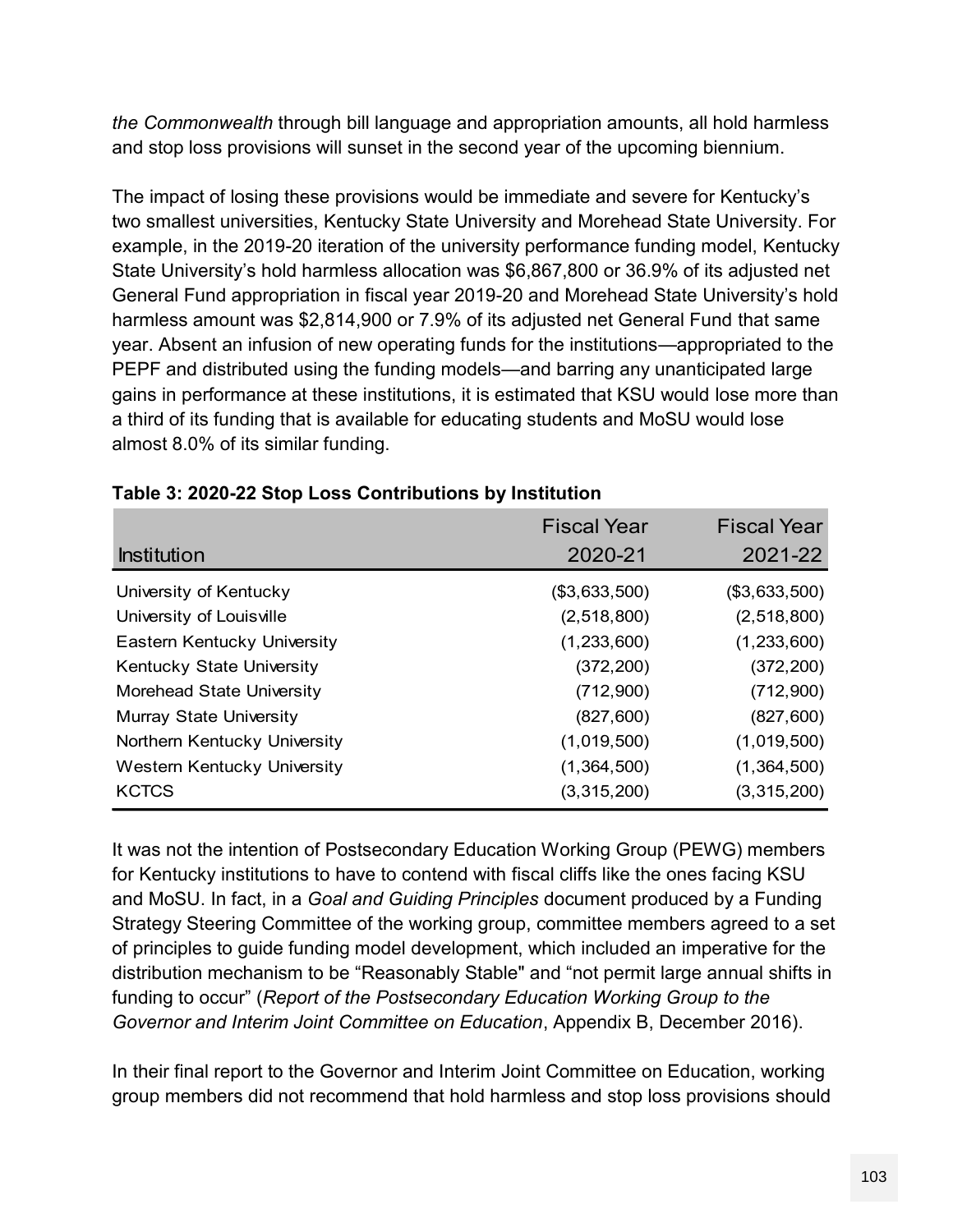sunset after the three-year phase-in period. In fact, there was discussion in work group meetings regarding whether or not to establish a perpetual stop loss provision, but members decided the issue could be addressed three years down the road, when the working group was scheduled to reconvene.

In summary, unless the General Assembly takes action during the 2020 budget session to extend the stop loss provision in fiscal 2021-22, KSU, MoSU, and potentially other institutions could lose more than 2.0% of their adjusted net General Fund. For this reason, there is unanimous support among campus presidents, chief budget officers, and CPE senior staff for the Governor and General Assembly to take action and extend the stop loss provision.

 *The Finance Committee recommends that the Governor and General Assembly take action to maintain a stop loss provision in fiscal 2021-22, limiting the reduction in funding to any institution to two percent (2%) of that institution's formula base amount (as shown in Table 3 above).*

The above recommendation to keep a two percent (2%) stop loss provision in place for fiscal year 2021-22 does not represent a change in either the university or two-year college sector performance funding models.

## Performance Fund Transfers

As described in the Campus Stop Loss Contributions section above, CPE staff is anticipating that each institution's fiscal year 2020-21 regular appropriation will be reduced by an amount equal to 2.0% of its fiscal year 2019-20 adjusted net General Fund appropriation to satisfy a statutorily required two percent (2%) stop loss provision (KRS 164.092) and is recommending that the Governor and General Assembly take action to maintain the two percent (2%) stop loss provision in fiscal year 2021-22. If authorized, these requests would result in an aggregate reduction in postsecondary institution regular General Fund appropriations of \$14,997,800 each year of the biennium, as shown in Table 3 above.

 *The Finance Committee recommends that \$14,997,800 in fiscal year 2020-21 stop loss contribution funds and \$14,997,800 in fiscal year 2021-22 stop loss contribution funds be transferred from the institutions to the Postsecondary Education Performance Fund in the 2020-2022 Budget of the Commonwealth.*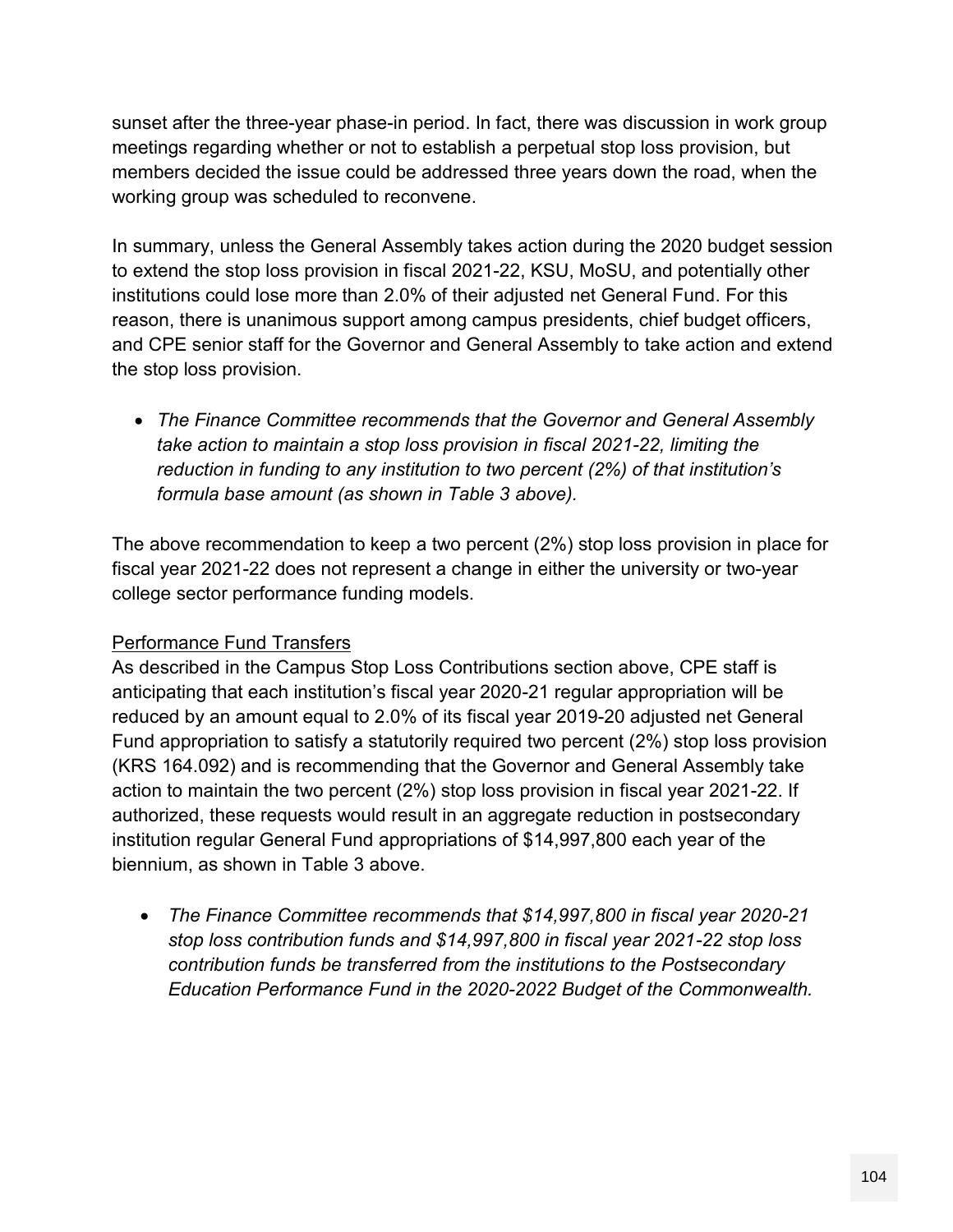#### **Additional Budget Requests**

Over the past five months, CPE staff has engaged in a collaborative process involving multiple meetings with multiple stakeholders to identify funding components and request amounts to include in the Council's 2020-22 biennial budget recommendation that address the most pressing resource needs of Kentucky's public postsecondary system and provide the highest and best return on the state's investment. Following numerous discussions between and among Council members, campus presidents, chief budget officers, CPE senior staff, and student groups, there is consensus that the highest priorities for the 2020-22 biennium are additional appropriations for performance funding and General Fund debt supported bond funds for asset preservation.

As can be seen in Table 4 below, CPE staff recommends that the Council's institutional operating funds request include new funding for two components: performance funding and KSU's land grant match. The performance funding request is well aligned with the state's student success goals and with the objectives and strategies specified in the Council's *2016-2021 Strategic Agenda for Postsecondary Education*. The request for KSU's land-grant funding is a federal matching requirement. Additional information about both of these funding components is provided below.

| Table 4: Components of 2020-22 Additional Budget Requests |                               |                               |  |  |
|-----------------------------------------------------------|-------------------------------|-------------------------------|--|--|
| <b>Funding Component</b>                                  | <b>Fiscal Year</b><br>2020-21 | <b>Fiscal Year</b><br>2021-22 |  |  |
| <b>Additional Budget Requests:</b>                        |                               |                               |  |  |
| <b>Performance Funding</b>                                | \$52,492,400                  | \$74,989,100                  |  |  |
| <b>KSU Land Grant Match</b>                               | 497,400                       | 497,400                       |  |  |
| <b>Total Additional Requests</b>                          | \$52,989,800                  | \$75,486,500                  |  |  |

#### **Table 4: Components of 2020-22 Additional Budget Requests**

#### Performance Funding

On March 21, 2017, Kentucky's Postsecondary Education Performance Funding Bill (SB 153), which had passed both the House and Senate with no changes, was signed into law by the Governor. The newly created statute (KRS 164.092) represented the culmination of a six-month effort by a working group of campus presidents, the Council president, and the Governor and legislative leaders (or their representatives), to develop both university and two-year college funding models for distributing state General Fund appropriations for postsecondary institution operations.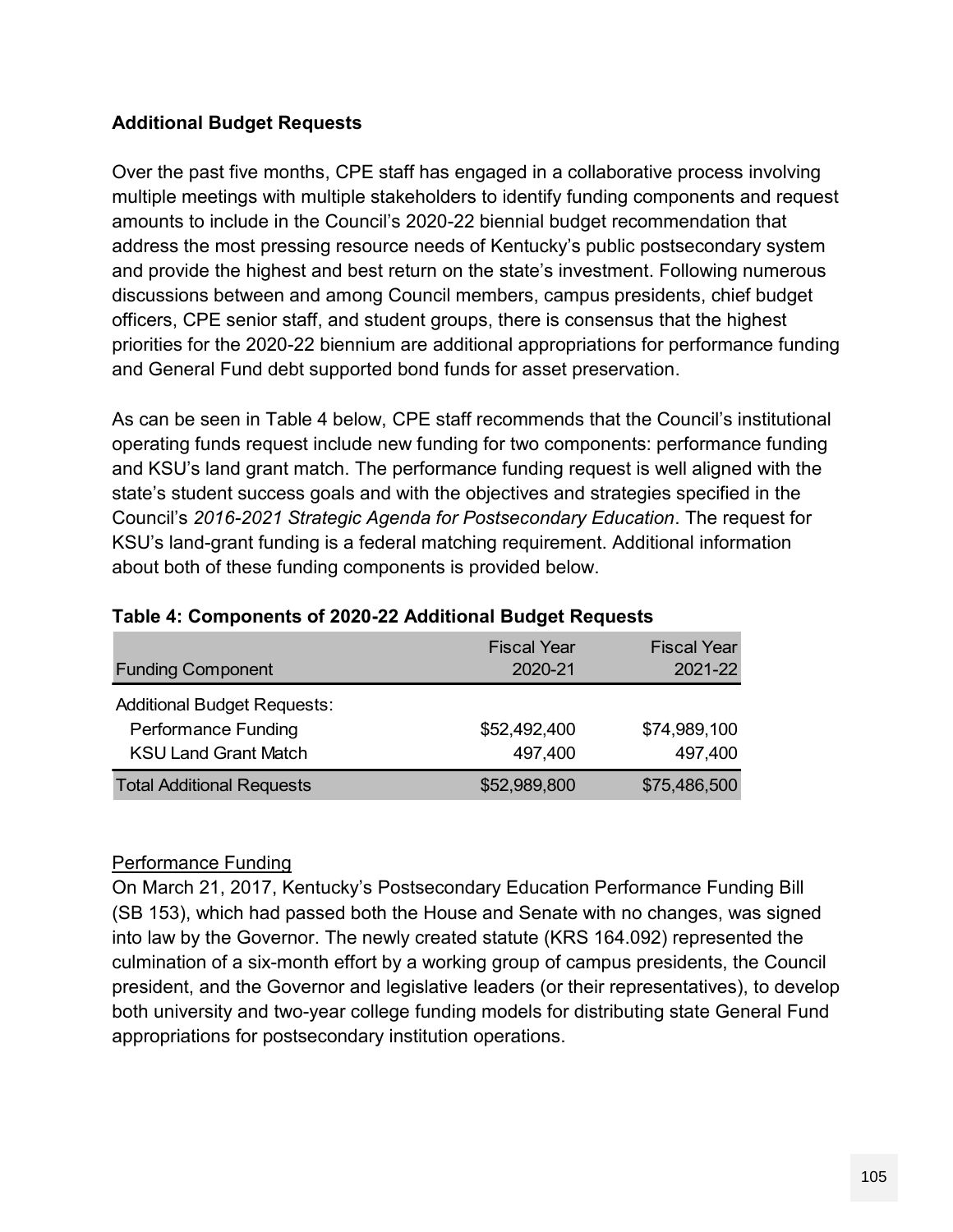Now in their third year of operation, the university and KCTCS funding models have been used to distribute among the public postsecondary institutions \$42.9 million in fiscal year 2017-18, \$31.0 million in 2018-19, and \$38.7 million in 2019-20 appropriated to a Postsecondary Education Performance Fund (PEPF) established in the *2016-18 Budget of the Commonwealth* (HB 303). In terms of process, the General Assembly appropriated funds to the PEPF in each of those years, CPE and KCTCS staffs ran the funding models and certified resulting distributions to the State Budget Director by April 1 each year, and distributions were effected through the quarterly allotment process.

A major impetus for adoption of the performance funding models was to provide financial incentives for institutions and students to accelerate progress toward attainment of the state's student success goals, including Kentucky's big goal of increasing educational attainment of working age adults to 60% by the year 2030. Several years ago, the number of degrees and credentials produced by Kentucky postsecondary institutions was growing by about 1.7% per year, which was not sufficient for the state to achieve its 60 X 30 goal. Over the past two years, following adoption of the performance funding models, degrees and credentials grew at an average rate of about 4.0% per year, putting Kentucky back on track to achieve its attainment goal.

 *The Finance Committee recommends appropriations of \$52,492,400 in 2020-21 and \$74,989,100 in 2021-22 for performance funding to provide incentives for postsecondary institutions to increase student success and course completion outcomes and accelerate progress toward the state's 60 X 30 attainment goal.*

If the requested appropriations are authorized, it is anticipated that the funds will be placed in the Postsecondary Education Performance Fund pending application of the funding models by CPE and KCTCS staffs and certification to Office of State Budget Director officials of the resulting distribution of funds among institutions by April 1, 2020 and April 1, 2021.

As described above, additional appropriations for institutional operations are important to provide resources necessary for postsecondary institutions and students to continue making progress toward the state's student success goals. CPE staff and campus officials do not believe that the rates of growth in degree and credential production seen over the past two years are sustainable without an infusion of new funding. State reinvestment in postsecondary education is also important to help maintain affordability for Kentucky citizens.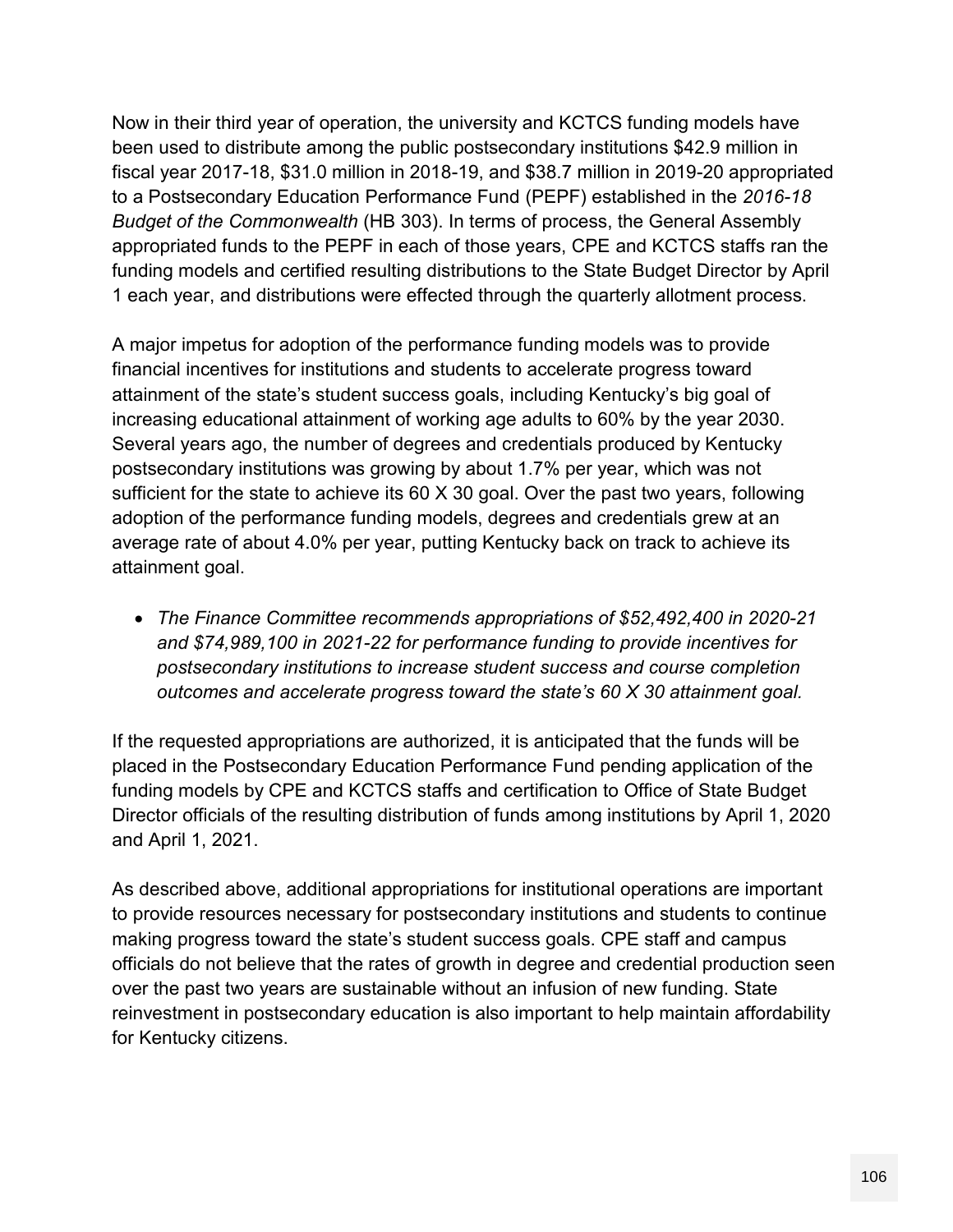Over the past decade, reductions in state support and mandated increases in employerpaid pension contributions have strained campus budgets and placed upward pressure on tuition and fees. Despite Council adopted tuition and fee ceilings, published resident undergraduate tuition and fees have increased by 55% since 2009. Additional funding for campus operations is necessary to relieve stress on institutional budgets and maintain affordability and access for Kentucky residents.

#### KSU Land Grant Match

Kentucky State University is an 1890 Land-Grant Institution. As such, it is eligible to receive federal grant funds appropriated by Congress each year to support land-grant program research and service activities. These federal funds must be matched dollarfor-dollar by the state, from non-federal sources, to ensure that KSU will continue to receive its full allotment of federal grant funds. Meeting the land-grant matching requirement is an obligation of the state, not Kentucky State University. Other sources of federal funds and tuition and fee revenue cannot be used to meet the match.

For 2019-20, KSU will receive \$7,148,800 (rounded) in United States Department of Agriculture (USDA) administered federal grants to support its land-grant program. That same year, based on records maintained by Council staff and used in the 2019-20 iteration of the university performance funding model, KSU \$6,651,400 in General Fund appropriations in its base to meet the matching requirement, resulting in a funding gap of \$497,400.

- *The Finance Committee recommends appropriations of \$497,400 in fiscal year 2020-21 and \$497,400 in fiscal year 2021-22 to provide a sufficient amount of recurring state General Fund to meet the federal matching requirement for Kentucky State University's land-grant program.*
- *In addition, because KSU's land-grant program is under-matched in fiscal year 2019-20, the Finance Committee recommends a current year appropriation of \$497,400 to complete the state's matching obligation in fiscal year 2019-20.*

If the requested funds are authorized, it is recommended that they be appropriated directly to Kentucky State University as part of the University's regular General Fund appropriation. Since KSU's land-grant program meets the Council's qualifying criteria and has been designated as a mandated program, these funds would not run through the university performance funding model. These funds will be used to help sustain the effectiveness and impact of outreach, service, and applied research at KSU's land-grant program.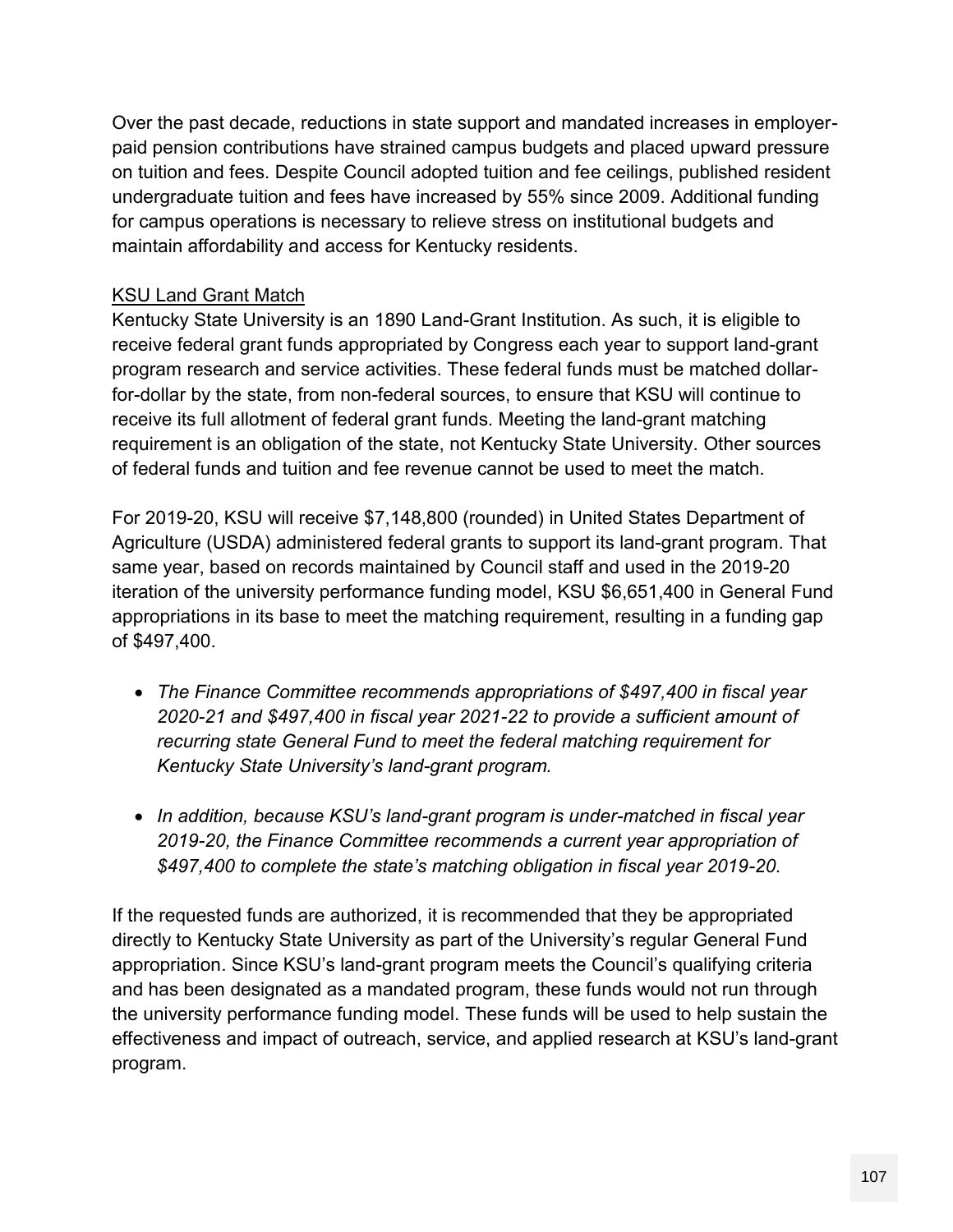#### **Endorsements**

#### Need-Based Aid Programs

An urgent priority in the Council's *2016-2021 Strategic Agenda for Postsecondary Education* is to ensure that postsecondary education is accessible to all Kentucky residents and that students have the support and resources they need to pursue a college degree or credential. This priority is operationalized in the objectives and strategies of the *Strategic Agenda* related to expanding financial access to college and maintaining affordability by advocating for sufficient state operating and financial aid support and moderating tuition and fee increases. Research has shown that states and postsecondary institutions can promote student success by reducing financial barriers to college access and completion.

Although the Council is not statutorily required to make a request for student financial aid programs, the alignment of financial aid policies with higher education funding and tuition and fee policies is critical to the attainment of the state's student success goals and *Strategic Agenda* objectives and strategies.

 *The Council supports and endorses the state student financial aid funding recommendation outlined in the budget request from the Kentucky Higher Education Assistance Authority (KHEAA). Special consideration should be given to ensuring financial aid supporting Kentucky's lower and moderate income students is the state's highest priority.*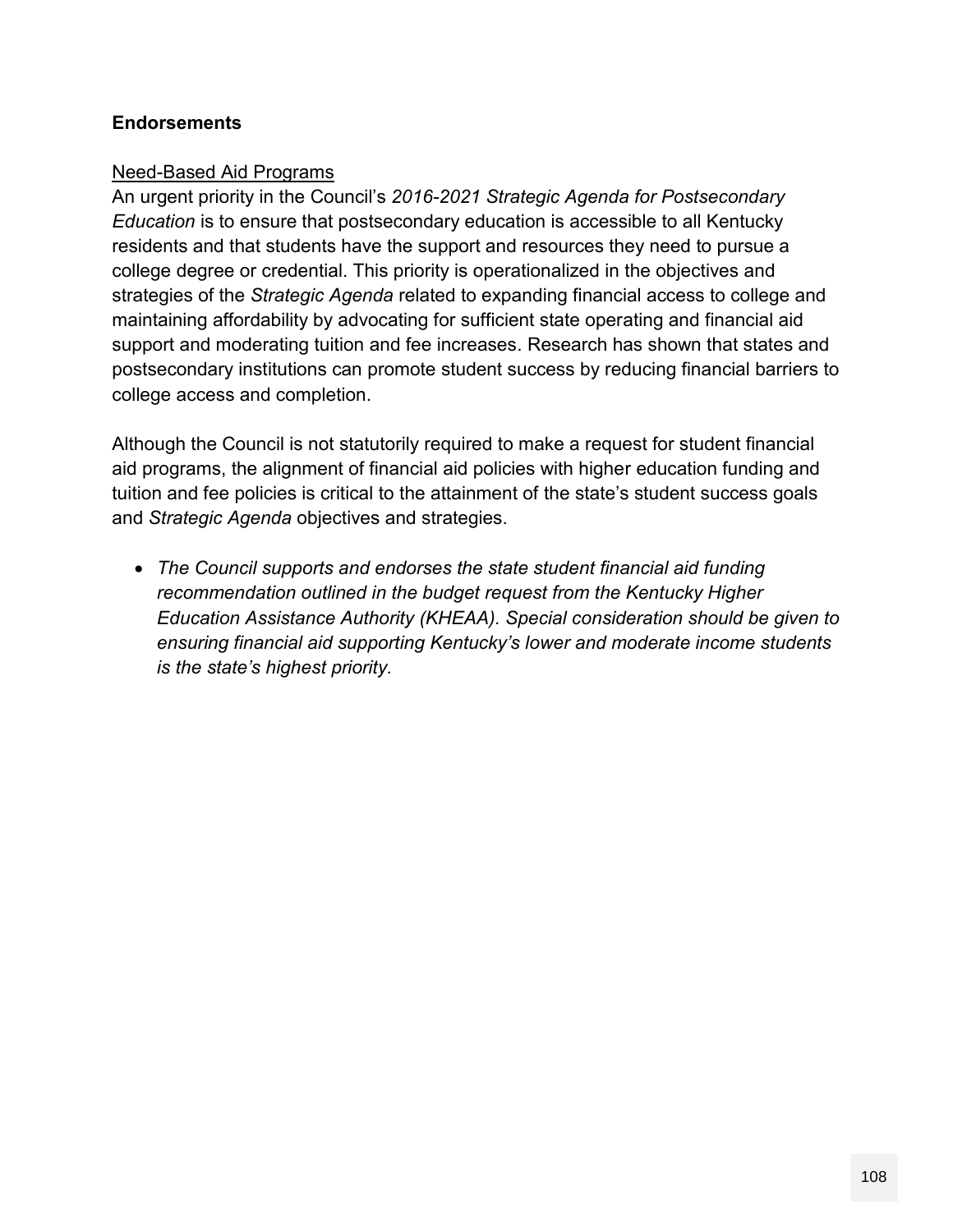#### Request for Institutional Operating Funds Current Year Base:: UK UofL EKU KSU MoSU MuSU NKU WKU KCTCS | PEPF | Total 2019‐20 Regular Appropriation \$249,109,400 \$123,290,400 \$60,175,200 \$25,259,100 \$38,466,800 \$44,581,400 \$47,974,500 \$69,344,200 \$166,034,000 \$38,665,800 \$862,900,800 Plus: 2019-20 Performance Distribution 14,492,500 3,343,300 3,578,400 0 0 0 0 4,325,500 4,379,100 8,547,000 38,665,800 0 0 ■ 2019-20 Total General Fund d \$263,601,900 \$126,633,700 \$63,753,600 \$25,259,100 \$38,466,800 \$44,581,400 \$52,300,000 \$73,723,300 \$174,581,000 | \$0 | \$862,900,800 Minus: Debt Service (2,545,500) 0 0 0 0 0 0 0 0‐‐ NA ‐‐ (2,545,500) Mandated Programs (79,382,500) (695,200) (2,071,900) (6,651,400) (2,822,400) (3,200,000) (1,323,900) (5,497,700) (8,819,400) --NA -- | (110,464,400) 2019‐20 Adjusted Net General Fund \$181,673,900 \$125,938,500 \$61,681,700 \$18,607,700 \$35,644,400 \$41,381,400 \$50,976,100 \$68,225,600 \$165,761,600 \$0 \$749,890,900 First‐Year Operating Request: **→ 2019-20 Total General Fund** d \$263,601,900 \$126,633,700 \$63,753,600 \$25,259,100 \$38,466,800 \$44,581,400 \$52,300,000 \$73,723,300 \$174,581,000 | \$0 | \$862,900,800 Minus: Base Adjustments Debt Service (1) (2,545,500) <sup>0</sup> <sup>0</sup> <sup>0</sup> <sup>0</sup> <sup>0</sup> <sup>0</sup> <sup>0</sup> <sup>0</sup> ‐‐ NA ‐‐ (2,545,500) 2020-21 Performance Contribution @2%<sup>(2)</sup> (3,633,500) (2,518,800) (1,233,600) (372,200) (712,900) (827,600) (1,019,500) (1,364,500) (3,315,200) 14,997,800 0 Plus: Additional Budget Requests Performance Funding 0 0 0 0 0 0 0 0 052,492,400 52,492,400 KSU Land Grant Match 0 0 0 497,400 0 0 0 0 0‐‐ NA ‐‐ 497,400 2020‐21 Requested General Fund \$257,422,900 \$124,114,900 \$62,520,000 \$25,384,300 \$37,753,900 \$43,753,800 \$51,280,500 \$72,358,800 \$171,265,800 \$67,490,200 \$913,345,100 Dollar Change from Base Year<sup>(3)</sup> (\$6,179,000) (\$6,179,000) (\$2,518,800) (\$1,233,600) \$125,200 (\$712,900) (\$1,2300, (\$1,019,500) (\$1,364,500) (\$3,315,200) \$67,490,200 \$50,444,300 Percent Change from Base Year (3) ● 2.3% → 2.3% → 2.0% → 1.9% → 1.9% → 1.9% → 1.9% → 1.9% → 1.9% → NA – 1 5.8% Second‐Year Operating Request: **→ 2019-20 Total General Fund** d \$263,601,900 \$126,633,700 \$63,753,600 \$25,259,100 \$38,466,800 \$44,581,400 \$52,300,000 \$73,723,300 \$174,581,000 | \$0 | \$862,900,800 Minus: Base Adjustments Debt Service (1) (2,545,500) <sup>0</sup> <sup>0</sup> <sup>0</sup> <sup>0</sup> <sup>0</sup> <sup>0</sup> <sup>0</sup> <sup>0</sup> ‐‐ NA ‐‐ (2,545,500) 2021‐22 Performance Contribution @2% (4) (3,633,500) (2,518,800) (1,233,600) (372,200) (712,900) (827,600) (1,019,500) (1,364,500) (3,315,200) 14,997,800 <sup>0</sup> Plus: Additional Budget Requests Performance Funding 0 0 0 0 0 0 0 0 074,989,100 74,989,100 KSU Land Grant Match 0 0 0 497,400 0 0 0 0 0‐‐ NA ‐‐ 497,400 2021‐22 Requested General Fund \$257,422,900 \$124,114,900 \$62,520,000 \$25,384,300 \$37,753,900 \$43,753,800 \$51,280,500 \$72,358,800 \$171,265,800 \$89,986,900 \$935,841,800 Dollar Change from Base Year<sup>(3)</sup> (\$6,179,000) (\$6,179,000) (\$1,233,600) (\$1,233,600) \$125,200 (\$712,900) (\$1,2019,500) (\$1,019,500) (\$1,364,500) (\$3,315,200) \$89,986,900 \$72,941,000 Percent Change from Base Year <sup>(3)</sup> • 2.3% • 2.0% • 1.9% 1.9% • 1.9% • 1.9% • 1.9% • 1.9% • 1.9% • NA – 8.5% **8.5%** *Purple Card*

Council on Postsecondary Education ATTACHMENT A 2020‐22 Biennial Budget Recommendation October 16, 2019

<sup>(1)</sup> It is assumed that \$2,545,500 in debt service for a UK HealthCare Disparities Initiative capital project that was in the university's total appropriation in fiscal year 2019-20 will be transferred to the Finance Cabi

(2) Section (9)(a) of KRS 164.092 requires the performance funding formula to include a stop-loss provision for fiscal year 2020-2021, limiting the reduction in funding to any institution to 2.0% of that institution's form amount equal to 2.0% of each institution's 2019-20 adjusted net General Fund appropriation has been deducted from that institution's beginning base in 2020-21 and placed in the Postsecondary Education Performance Fund.

(3) Dollar and percent change figures for the postsecondary institutions do not reflect distribution of any funds from the Postsecondary Education Performance Fund (PEPF). The funding model will be run in April each year o determine the distribution of any available performance funds.

<sup>(4)</sup> Subsection (9)(b) of KRS 164.092 stipulates that "[f]or fiscal year 2021-2022 and thereafter, hold-harmless and stop-loss provisions shall not be included in the funding formulas except by enactment of the General As Kentucky public postsecondary institution presidents and CBOs that the Council's 2020-22 biennial budget request should include a recommendation that the Governor and General Assembly take action, in construction of the 20 Commonwealth through bill language and appropriation amounts, to provide a 2.0% stop loss in the second year of the biennium. This request does not in any way represent a change in the funding models.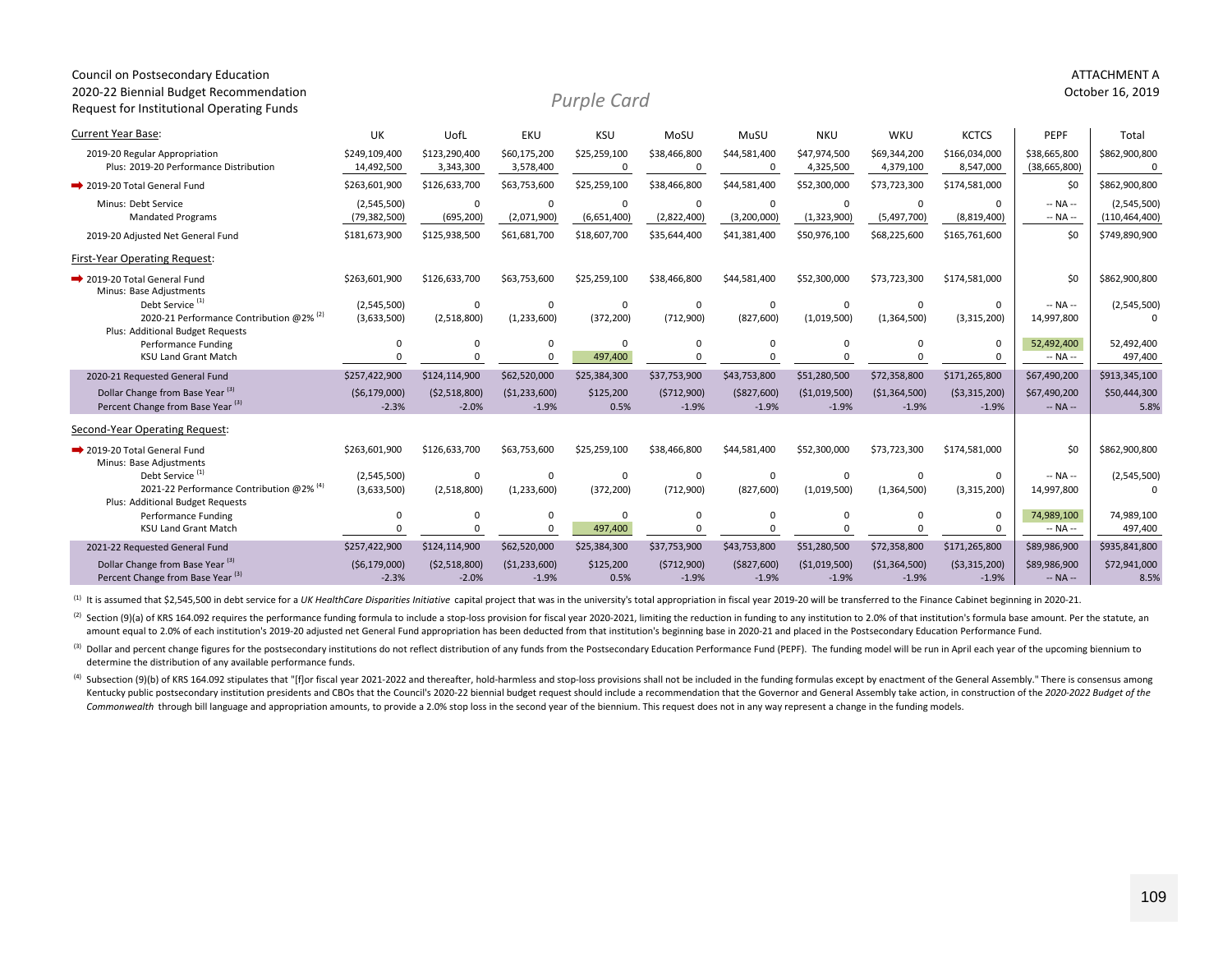# Council on Postsecondary Education ATTACHMENT B 2020-22 Biennial Budget Recommendation **CENN COLLET 16, 2019** Mandated Program Appropriations by Institution Fiscal Year 2019‐20

|                                          | 2019-20 Mandated |
|------------------------------------------|------------------|
| Institution                              | Program Funding  |
| University of Kentucky                   |                  |
| <b>Hospital Direct Support</b>           | 0                |
| <b>Agriculture Cooperative Extension</b> | 31,275,300       |
| <b>Agriculture Experiment Station</b>    | 29,479,600       |
| <b>Agriculture Public Service</b>        | 1,800,000        |
| Livestock Disease Diagnostic Lab         | 4,034,200        |
| Kentucky Geological Survey               | 4,076,300        |
| <b>University Press</b>                  | 0                |
| Center on Aging                          | 2,040,500        |
| Center for Entrepreneurship              | 600,000          |
| <b>Rural Health Care</b>                 | 450,200          |
| <b>Center on Cancer Prevention</b>       | 450,200          |
| Center for Applied Energy Research       | 5,176,200        |
| Subtotal                                 | 79,382,500       |
| University of Louisville                 |                  |
| <b>Rural Health Care</b>                 | 695,200          |
| Eastern Kentucky University              |                  |
| <b>Community Operations Board</b>        | 0                |
| <b>Model Laboratory School</b>           | 2,071,900        |
| Subtotal                                 | 2,071,900        |
|                                          |                  |
| Kentucky State University                |                  |
| Land Grant Program                       | 6,651,400        |
| Morehead State University                |                  |
| Craft Academy                            | 2,822,400        |
| Kentucky Folk Art Center                 |                  |
| Subtotal                                 | 2,822,400        |
| <b>Murray State University</b>           |                  |
| <b>Breathitt Veterinary Center</b>       | 3,200,000        |
| Northern Kentucky University             |                  |
| Kentucky Center for Mathematics          | 1,323,900        |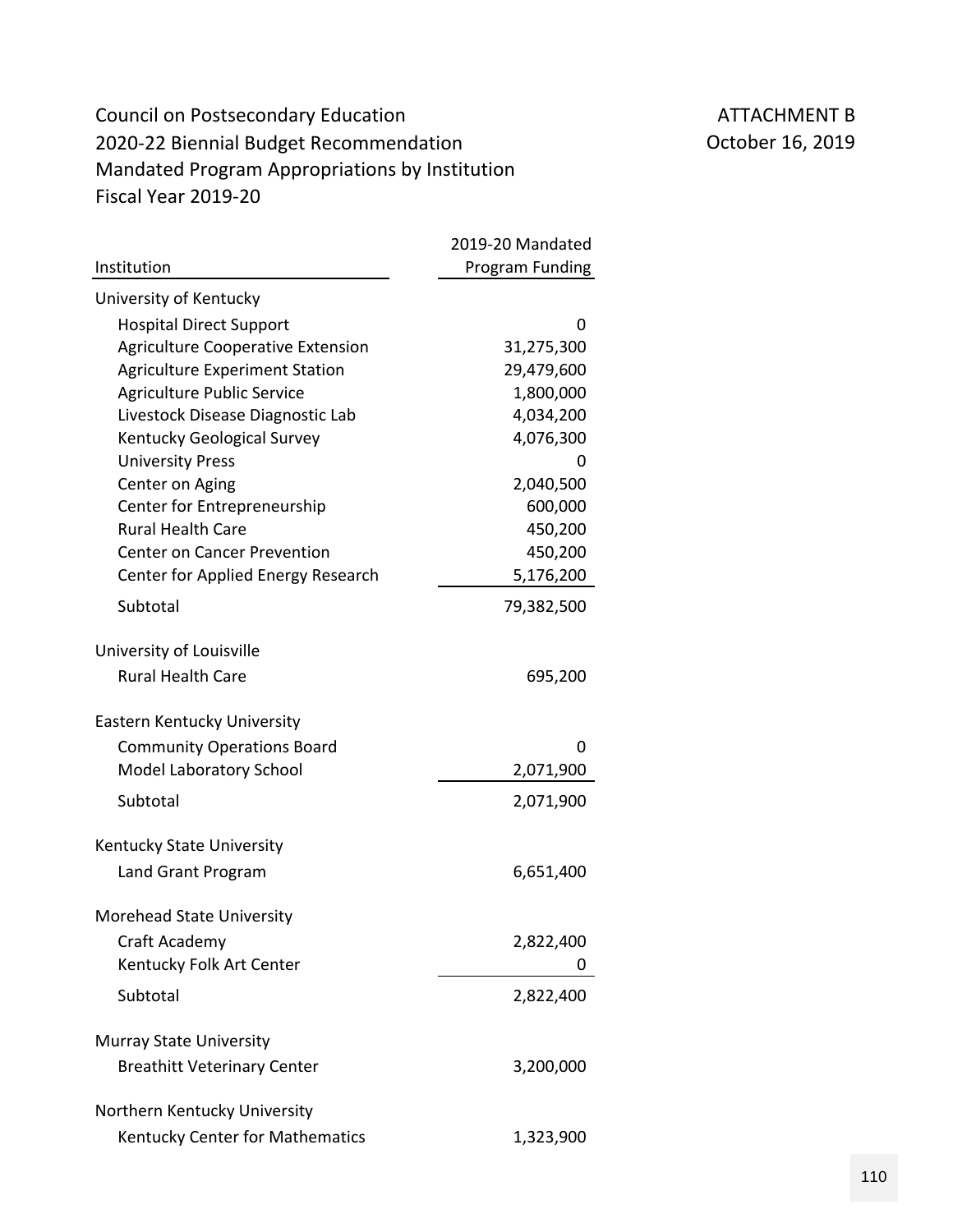# Council on Postsecondary Education ATTACHMENT B 2020-22 Biennial Budget Recommendation **CENN COLLET 16, 2019** Mandated Program Appropriations by Institution Fiscal Year 2019‐20

|                             | 2019-20 Mandated |  |
|-----------------------------|------------------|--|
| Institution                 | Program Funding  |  |
| Western Kentucky University |                  |  |
| <b>Gatton Academy</b>       | 4,747,700        |  |
| Kentucky Mesonet            | 750,000          |  |
| Subtotal                    | 5,497,700        |  |
| <b>University Total</b>     | 101,645,000      |  |
| <b>KCTCS</b>                |                  |  |
| <b>Fire Commission</b>      | 1,869,900        |  |
| <b>KBEMS</b>                | 1,799,700        |  |
| Kentucky Coal Academy       | 0                |  |
| Kentucky Wins/Trains        | 4,149,800        |  |
| <b>Adult Agriculture</b>    | 1,000,000        |  |
| Subtotal                    | 8,819,400        |  |
| <b>System Total</b>         | 110,464,400      |  |

Council on Postsecondary Education 2020‐22 Biennial Budget Recommendation Treatment of Mandated Programs

• There is consensus among postsecondary institution presidents and CBOs that the mandated program appropriations shown above, which were used in the 2019‐20 iteration of the performance funding model, represent the appropriate beginning base for such programs in the 2020‐22 budget development process and that funding for each mandated program should be line‐itemed in budget bill language going forward.